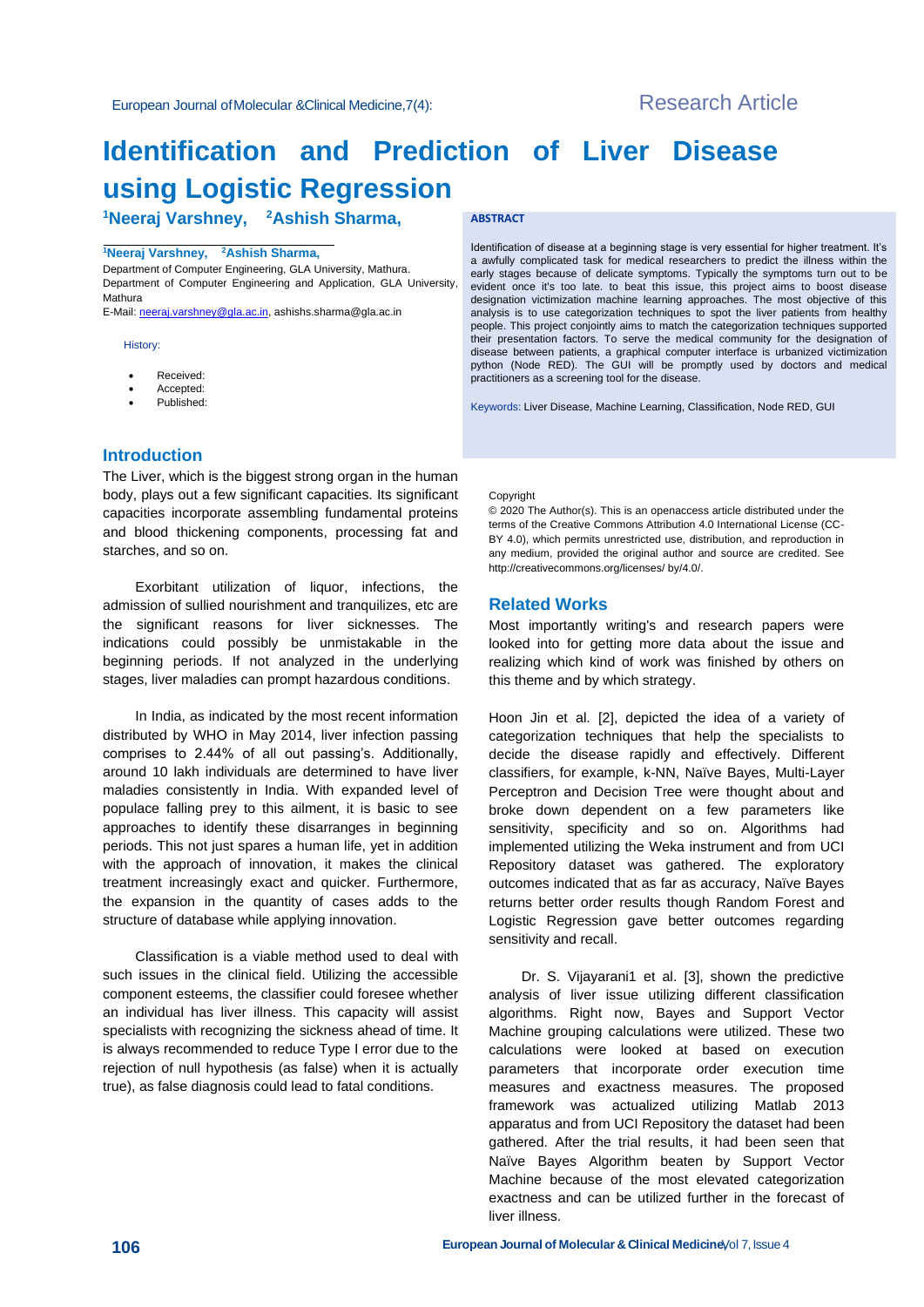#### **METHODOLOGY**

This project aims to predict whether the patient has liver disease or not. The model is provided with a dataset [1] that contains the blood test values of liver patients in India. The Architecture delineated in the accompanying figure, has been embraced for leading liver patient dataset classification experiment.



#### **Fig. 1 Architecture**

#### **A. Data Analysis and Pre-processing**

This is general looking at the data to figure out what is going on. Data Analysis is a short hand for getting data, reshaping it, exploring it and visualizing it. Data Preprocessing is a technique which converts the raw data into acceptable format. It will check whether there is any missing data, irrelevant data and fill the absent values by hand or by mean or by considering most probable value.

#### **B. Model Building**

The objective right now the procedure is to pick a calculation and it is connected with the sort of issue we are confronting (Regression or Classification).For our model we are confronting Classification Problem. For this we utilized KNN, Logistic Regression, Decision Tree, SVM, Random Forest algorithms.

1) Logistic Regression: Logistic regression is primarily a random forest algorithm. The output y, can take distinct values of inputs, X in classification problem.

In spite of main stream thinking, it is a regression model. A regression model is built by the model to predict the probability that a given input belongs to numerical category "1". Sigmoid function is used to model data by logistic regression whereas linear regression surmises that the input go along with a linear function.

$$
g(z) = \frac{1}{1 + e^{-z}}
$$

#### **Fig. 2 Sigmoid Function**

2) Support Vector Machines: In ML, SVMs conjointly called support vector networks area unit supervised

learning models with connected learning algorithms that examine input used for regression analysis and classification.

A Support Vector Machine could be a selective classifier properly characterized by a filtering hyper plane. In different quarters, for given known coaching input (supervised learning), a wonderful hyper plane that defines inchoate examples is that the output for the algorithmic program.

An SVM model could be a depiction of the instances as spots in area, aforethought so the instances of the distinct sorts area unit separated by a transparent area that's as broad as viable.

Along with death penalty linear classification, SVMs will like an expert accomplish a non-linear classification, fully depict their information into highdimensional detail gaps.

3) K-Nearest Neighbor: When we consider classification algorithms in machine learning, KNN is the utmost rudimentary yet essential one. It finds profound application in intrusion detection, data mining and pattern recognition and it is in the hands of supervised learning province.

As it is distribution free which means it does not make any fundamental expectation about the dispensation of input (in opposition to other algorithms such as GMM, which suppose a Gaussian issue of the given input) it is broadly replaceable in real-life scenarios.

4) Decision Tree: The most potent and common implement for regression and classification in machine learning is call tree. A call tree could be a tree structure like flow diagram, wherever take a look at on a credit is denoted by internal node and tests outcome is delineated by every branch and sophistication label is hold by every leaf node or terminal node.

By sorting instances down the tree from the root node to leaf node, to produce the classification of the instance call trees reason instances. Associate in Nursing example is classified by starting at the foundation node of the tree, testing the attribute determined by this node, then moving down the tree limb admire the estimation of the attribute. This method is then duplicated for the sub tree embedded at the new node.

5) Random Forest: Random forest is an AI relapse technique for characterization that drive by building liver info into an out sized range of alternative trees at making ready time and yielding the category that's the strategy of the categories yield by singular trees . it's unsurpassed in accuracy among current calculations. It yields arrangement effectively on vast liver knowledge set. It will influence an out sized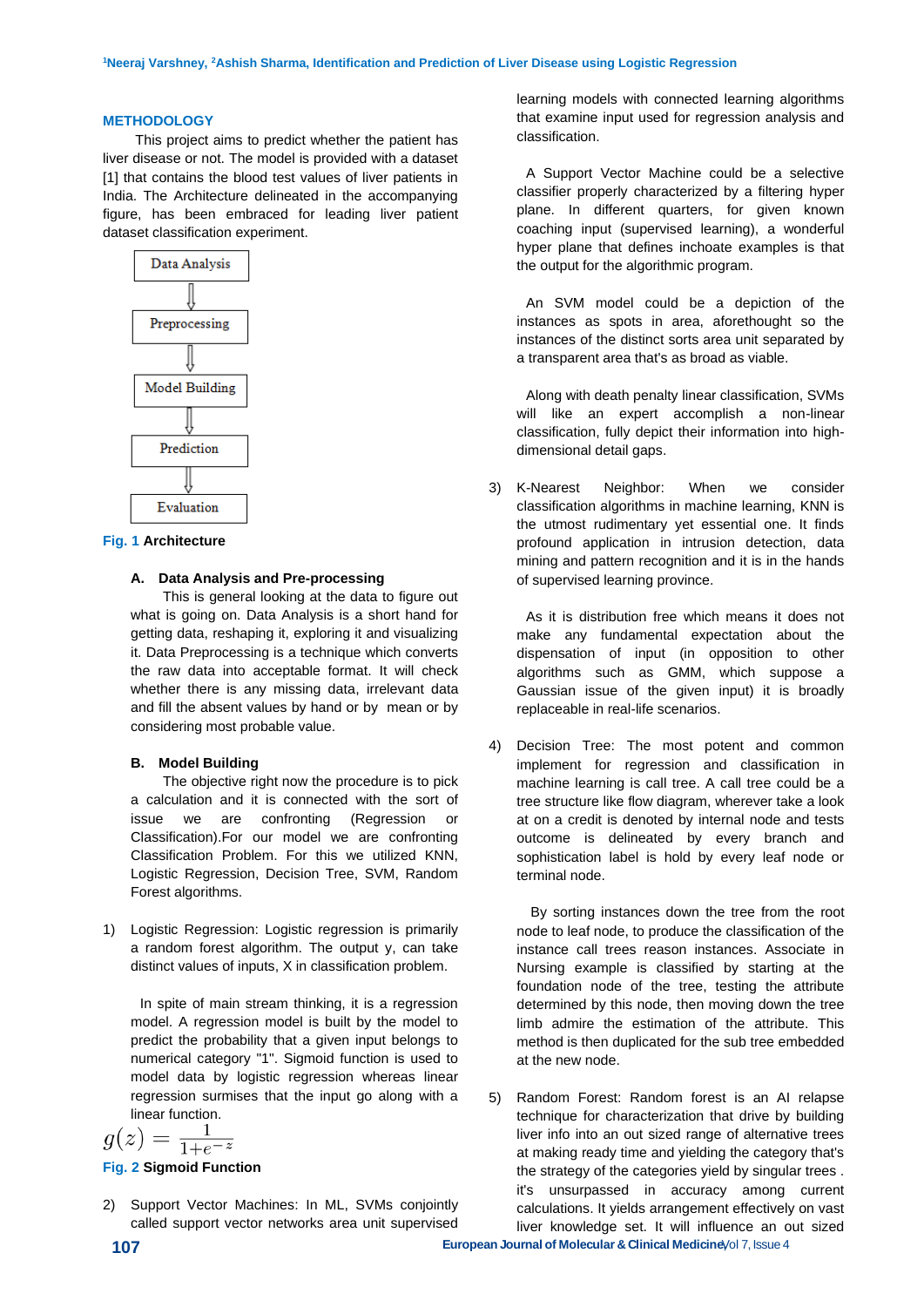range of data attributes while not variable cancellation. It offers assessments of what factors are important within the order. Impulsive Forests develops various arrangement trees. To cluster on other liver article from an information vector, place the knowledge vector down all of the trees within the ground. Every tree offers associate degree order, and says the tree "votes" for that category. The ground picks the grouping having the foremost votes).

#### **C. Training and Prediction**

The training procedure includes introducing some arbitrary qualities for every one of the preparation frameworks and endeavors to anticipate the yield of the info information utilizing the underlying irregular qualities. Toward the start, the blunder will be enormous, however contrasting the model's forecast and the right yield, the model can change the loads and inclinations esteems until having a decent anticipating model. By and large 80% of the information is utilized for training and 20% is utilized for Testing.

#### **D. Evaluation**

Classification Accuracy, Area under Curve and Confusion Matrix are used as evaluation metrics.

1) Classification Accuracy: Classification Accuracy is that the issue that we have a tendency to frequently mean, after we utilize the term exactness. It's the proportion of variety of right predictions to the whole variety of input samples.

The formula for classification accuracy is as follows:  $\overline{a}$ .

$$
Accuracy = \frac{Number\ of\ Correct\ prediction}{Total\ number\ of\ predictions\ m}
$$

#### Fig. 3 Accuracy

2) uncertainty Matrix: uncertainty Matrix because the name suggests provides us a matrix as output and describes the whole performance of the model.

|                              | Class 1<br>Predicted | Class <sub>2</sub><br>Predicted |
|------------------------------|----------------------|---------------------------------|
| Class 1<br>Actual            | ТP                   | FN                              |
| Class <sub>2</sub><br>Actual | FP                   | TN                              |

Fig. 4 uncertainty Matrix

Here,

Class1: Positive

- Class2: Negative
- TP: Both prediction and observation are positive.
- FN: Prediction is negative but observed is positive.
- TN: Both observation and predicted are negative.
- FP: Prediction is positive but observed is negative.
- 3) Area under Curve: Area under Curve (AUC) is one among the foremost generally utilized measurements for assessment. It's utilized for binary grouping issue. AUC of a classifier is likelihood the probability that the classifier can rank a arbitrarily picked positive model more than an arbitrarily picked negative example. Before process AUC, let us to comprehend 2 elementary terms:
- a. True Positive Rate: It is additionally referred to as Sensitivity. It's outlined as TP/ (FN+TP). True Positive Rate corresponds to the proportion of positive information points that area unit properly thought-about as positive, with reference to all positive information points.

 $True Positive$  $\label{eq:3} True Positive Rate = % \begin{align*} \frac{1}{\sqrt{2\pi}}\sum_{x} \left( \frac{1}{\sqrt{2\pi}} \frac{1}{\sqrt{2\pi}} \right) \frac{dx}{dx} \end{align*} % \begin{align*} \frac{1}{\sqrt{2\pi}}\sum_{x} \left( \frac{1}{\sqrt{2\pi}} \frac{1}{\sqrt{2\pi}} \right) \frac{dy}{dx} \end{align*} % \begin{align*} \frac{1}{\sqrt{2\pi}}\sum_{x} \left( \frac{1}{\sqrt{2\pi}} \frac{1}{\sqrt{2\pi}} \right) \frac{dy}{dx} \end{align*} % \begin{align*} \$  $FalseNegative + TruePositive$ 

#### **Fig. 5 True Positive Rate**

b. False Positive Rate:It is additionally referred to as Specificity. It's outlined as FP / (FP+TN). False Positive Rate corresponds to the proportion of negative information points that area unit erroneously thought-about as positive, with reference to all negative information points.  $E_{a}l_{ac}D_{c}e^{i t_{ac}t}$ 

$$
False Positive Rate = \frac{raisePositive}{False Positive + TrueNeactive}
$$

**Fig. 6 False Positive rate**

#### **RESULTS & DISCUSSION**

Accuracy values of classification algorithms we used like KNN, Logistic Regression, SVM, Decision Tree Classifier and Random Forest are displayed in below table. Out of all these algorithms Logistic regression algorithm got the highest Accuracy.

#### **TABLE I ACCURACY**

| Algorithm            | Accuracy |
|----------------------|----------|
| Logistic Regression  | 71.42    |
| K-NN                 | 64       |
| <b>SVM</b>           | 70.28    |
| <b>Decision Tree</b> | 64.57    |
| <b>Random Forest</b> | 66.85    |

The below figure shows the accuracy values of classification algorithms we used.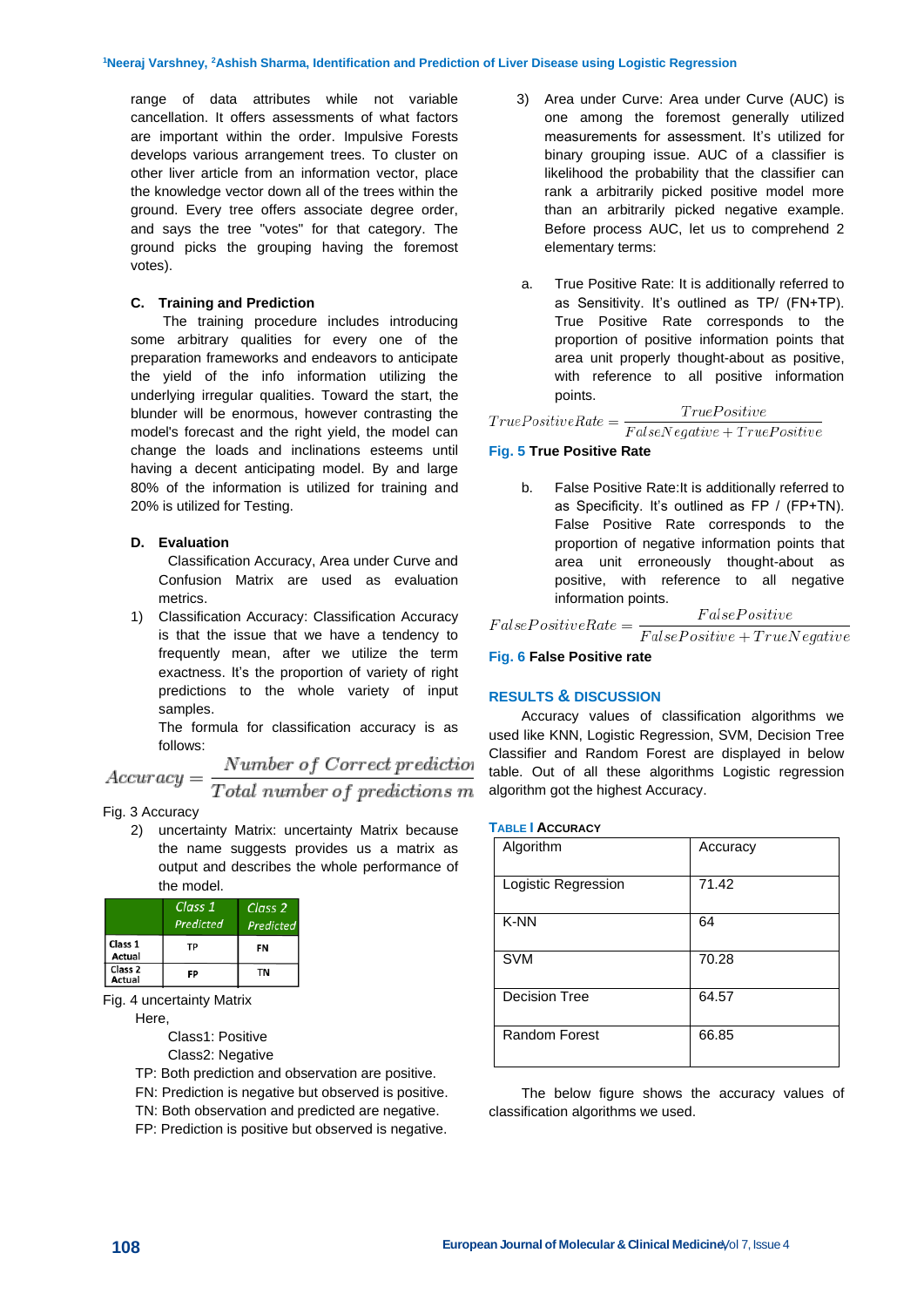**<sup>1</sup>Neeraj Varshney, <sup>2</sup>Ashish Sharma, Identification and Prediction of Liver Disease using Logistic Regression**



#### **Fig. 7 Accuracy of Algorithms**

The below figure shows the confusion matrix of the algorithms we used.

```
Confusion Matrix LR:
[120 5]
[45 5]Confusion Matrix SVM:
[[121 4]<br>\n[48 2]]Confusion Matrix K-NN:
[[98 27]
  [36 14]Confusion Matrix DT:
[ [92 33]\frac{1}{31} 1911
Confusion Matrix RF:
[\begin{bmatrix} 106 & 19 \end{bmatrix}]\left[\begin{array}{cc} 38 & 12\end{array}\right]
```
#### **Fig. 8 Confusion Matrix of Algorithms**

The below figure describes that the user interface after reading all the fields values, predicting that the patient has no liver disease.

| <b>WITH PAPE</b><br>65                         |        |
|------------------------------------------------|--------|
| Enter Total Bilirubin *<br>0.9                 |        |
| Enter Direct Bilingbin *<br>0.3                |        |
| Enter Total Protiens *<br>187                  |        |
| Enter Albumin."<br>16                          |        |
| Enter Albumin & Globulin Ratio *<br>14         |        |
| Enter Alkaline Phosphotase"<br>6.8             |        |
| Enter Alamine Aminotransferase *<br>3.4        |        |
| <b>Enter Asparate Aminotransferase*</b><br>1.4 | $\sim$ |
| <b>CANCEL</b><br><b>SUBMIT</b>                 |        |
| Infection                                      | ۰      |

### **Fig. 9 UI predicted as not liver patient**

The below figure describes that the user interface after reading all the fields values, predicting that the patient has liver disease.

| <b>WITHE PROPE</b>                      |           |
|-----------------------------------------|-----------|
| 63                                      |           |
| Enter Total Bilinubin *<br>9.8          |           |
| Enter Direct Bilirubin *<br>8.6         |           |
| Enter Total Protiens *<br>56            |           |
| Enter Albumin"<br>45                    |           |
| Enter Albumin & Globulin Ratio -<br>12  |           |
| Enter Alkaline Phosphotase "<br>23      |           |
| Enter Alamine Aminotransferase *<br>2.3 |           |
| Enter Asparate Aminotransferase*<br>3.1 | $\hat{=}$ |
| <b>CANCEL</b><br><b>SUBMIT</b>          |           |

**Fig. 10 UI predicted as liver patient**

## **Conclusion**

In this project, diagnosing of liver disease in patients is done by using machine learning algorithms. Logistic Regression, Support Vector Machines, Decision Tree Classifier, KNN and Random Forest are the machine learning techniques we were used. The system was implemented by evaluating the presentation of all the representations used. Based on the patient records we determine whether the patient has liver disease or not. This representation utilized to reduce burden on doctors.

#### **FUTURE WORK**

Right now blood test reports specialists need to enter the fields of UI manually. To beat this issue there is need to build up an IOT application that naturally enters the blood test esteems in UI and get whether the patient has liver infection or not.

#### **REFERENCES**

- 1. P. Rajeswari ,G. Sophia Reena , Analysis of Liver Disorder Using Data Mining Algorithm,Global Journal of Computer Science and Technology,2010.
- 2. Sa'sdiyah Noor Novita Alfisahrin,Teddy Mantoro, Data mining Techniques For Optimatization of Liver Disease Classification,International conference on advanced Computer Science Application and Technologies,2013.
- 3. S. Dhamodharan , Liver Disease Prediction Using Bayesian Classification , National Confrence on Advanced

Computing,Application&Technologies,2014

- 4. S.E.Sekar ,Y.Unal, Z.Erdem,and H.Erdinc Kocer,Ensembled Correlation Between Liver Analysis Output, International Journal of Biology and Biomedical ngineering,ISSN:1998-4150
- 5. A.S.Aneesh kumar,Dr.C.Jothi Venkateswaran , A novel approach for Liver disorder Classification using Data Mining Techniques ,Engineering and Scientific International Journal ,ISSN 2394- 7179,ISSN 2394- 7187,2015. Hoon Jin, Seoungcheon Kim, Jinhong Kim, ―Decision Factors on Effective Liver Patient Data Prediction‖, International Journal of BioScience and Bio-Technology, Vol. 6, Issue.4, pp. 167-178, 2014.
- 6. P. Thangarajul,R.Mehala, Performance Analysis of PSO-KStar Classifier over Liver Diseases,